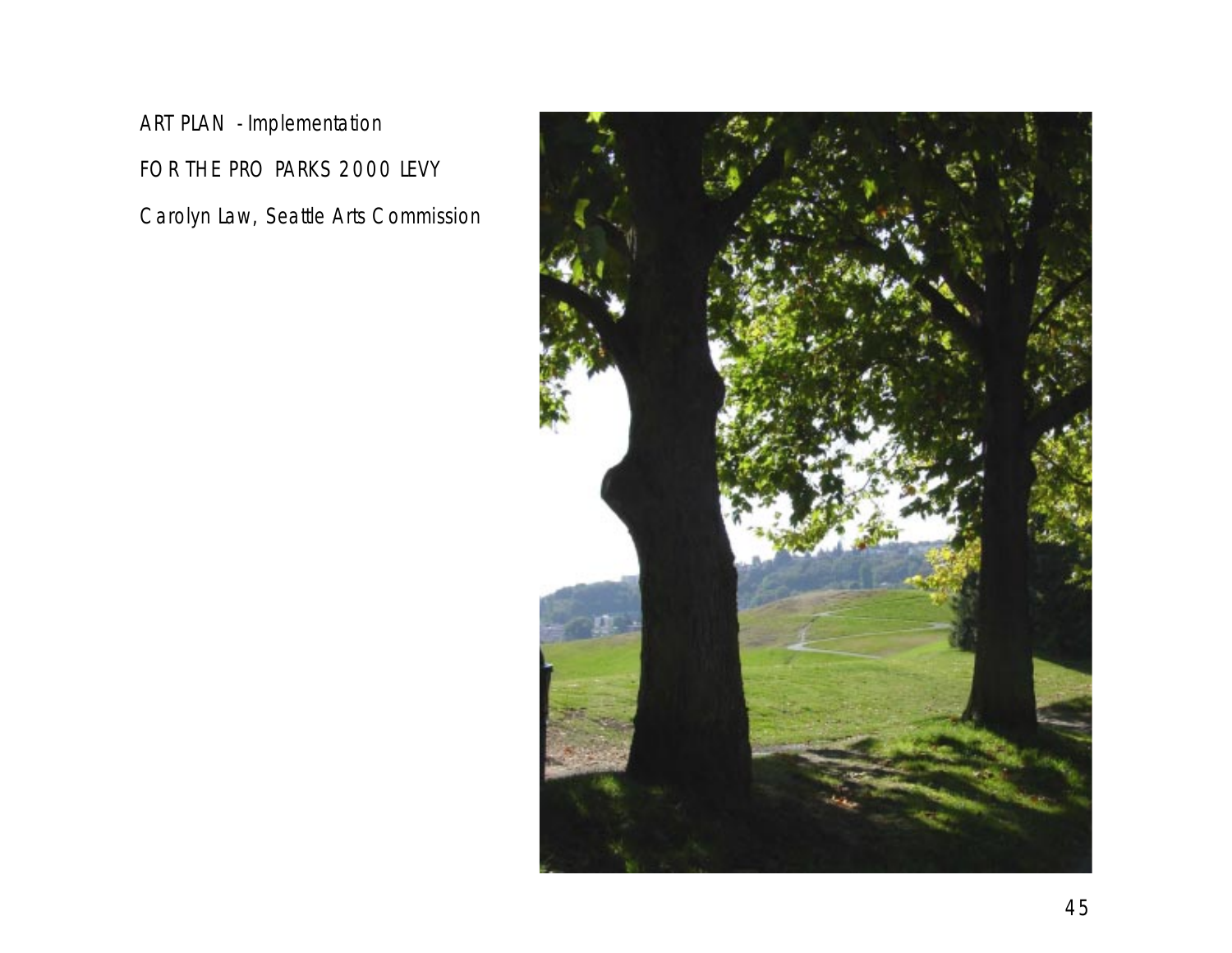## **Framework for Relationship Between Seattle Arts Commission and Seattle Parks and Recreation**

#### **Background**

While the Seattle Arts Commission and Seattle Parks and Recreation have worked together in the past on public art projects, there had been little groundwork laid for a true partnership. At this point, because of the scale of the Pro Parks Levy and the One Percent for Art funds generated, the two departments agreed to focus on building such a relationship. To foster the bond, the arts planner was placed inresidence at Parks and Recreation. This crucial step has resulted in a very encouraging outcome.

The planning phase has established a well-developed, respectful communication link between the Arts Commission and Parks and Recreation. In order to see the Art Plan through, this link will be safe-guarded, kept alive and lively. Seattle Parks and Recreation has come to rely on the planner to keep the lines and layers of communication flowing, to act as a much needed on-the-spot art resource internally and externally, to follow-up on issues and ideas related to projects, to initiate discussions, to investigate possibilities–in other words, to be the "Pro Parks Plus art guru" within the Planning and Development Division of Parks and Recreation.

Having the planner in-residence at Parks and Recreation greatly facilitated this communication, and administrators at both departments were fully committed to supporting this joint planning venture. Seattle Parks and Recreation has been generously responsive and accessible to the planner. Since the planning phase has turned out so well, everyone agrees on the need to continue housing the Art Commission representative at Parks and Recreation for the implementation phase of the Pro Parks Art Plan.

### **Art Plan Implementation**

The goal during this Art Plan's implementation is to have the Arts Commission and Parks and Recreation become lifetime partners in the service of artists working in parks in ways that enhance the missions of the two agencies and the character and meaning of parks for the community.

With the completion of the planning process, an Arts Commission project manager will be put in place to implement the Art Plan. This project manager will continue to be housed at Parks and Recreation. The larger share of keeping communication going about the Art Plan and the projects as they begin among all the important parties will, of necessity, be placed on the shoulders of the Art Plan Project manager, because the Arts Commission will house the Art Plan's concepts and be the keeper of the Art Plan's history as it unfolds. This responsibility is of no small consequence to the final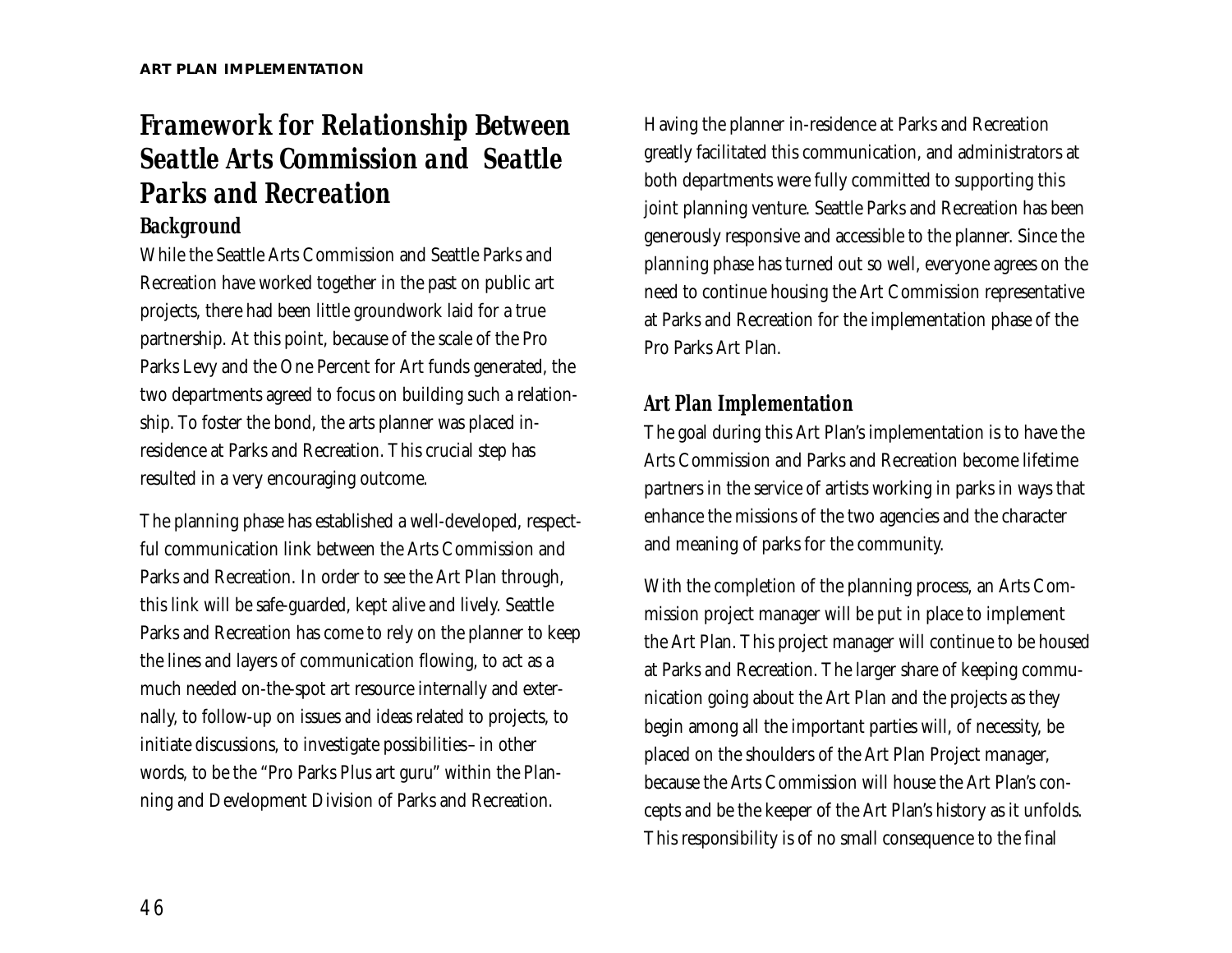outcome of the art projects and must be done conscientiously. Currently it is expected that the arts planner will serve in the capacity of project manager for the Art Plan.

It is imperative that the Art Plan project manager continues to be expansive in communicating with various members of Seattle Parks and Recreation. To narrow the focus down to only key administrators and Pro Parks project managers would be a mistake. Keeping as many people in the communication loop as possible during all phases of implementing the Art Plan will not only ensure that the projects are excellent but also changes the culture of Parks and Recreation in relation to artists working on their turf.



As the relationship between the departments matures, Parks and Recreation personnel will become more knowledgeable about how the Arts Commission's processes works, how artists work, and ultimately, how art and parks can merge and create exponentially more possibilities for park users and the city park system. As Parks and Recreation becomes more wellversed in the role art and artists can play in parks, two things should happen. They will be able to join the Arts Commission in being an advocate for public art, expressing a vision and understanding of artists working in parks to the larger community. If Parks and Recreation chooses, they will be able to promote an internal discussion about the potential for art in parks. By doing so they can become full contributors to the thinking that defines the direction of future opportunities.

### **Educating and Informing Seattle Arts Commission and Seattle Parks and Recreation Staffs**

As the planning phase is wrapped up, it is important for the Pro Parks project manager for the art projects to begin a diligent education of Parks and Recreation staff about the Art Plan's vision, goals and implementation process. Obviously, this information must be delivered to all Pro Parks project management staff. But it is equally important to reach out to those working in administration, the various geographic areas of the city park system, maintenance, communications, etc.

With an enormous number of projects taking place simultaneously, everyone needs to share language to describe the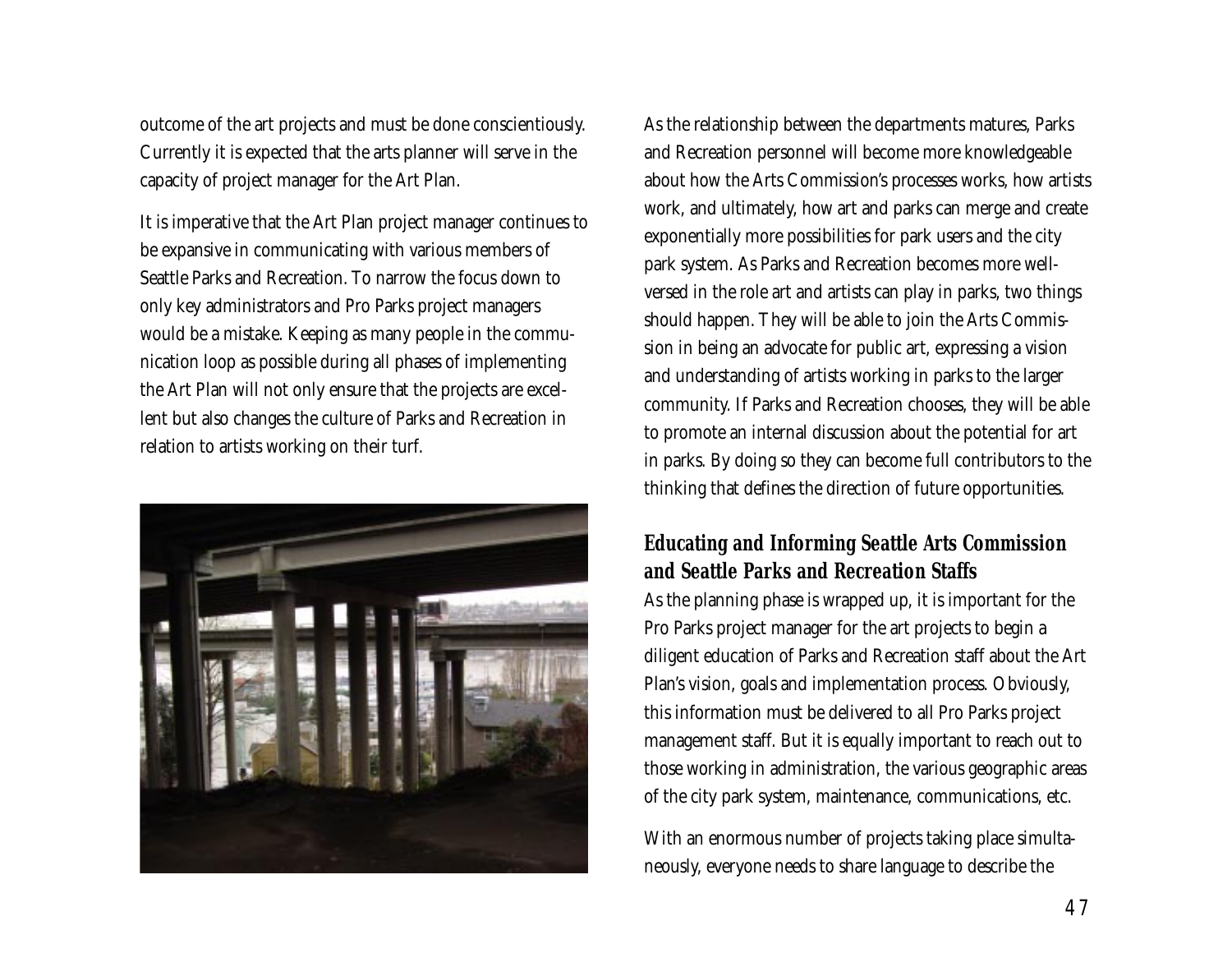vision, goals and processes of the Art Plan and be able to walk community members through imagining the new art that will be in the parks. Everyone involved needs to be aware that building an understanding within the departments and the community broadens the possibilities and the degree of success for the art and artists. This level and kind of communication has other potentials. It can clarify what essential parts of the park should be handled through the creative design work of the consultants taking place under the stewardship of Parks and Recreation and what part the art can play in the park. Also any level of conceptual discussion revolving around what parks mean to people, how they work, what experiences do you want to foster within parks, etc. expands the culture of understanding.

Therefore the planner recommends that in regard to Parks and Recreation, the Art Plan project manager:

- update upper level management and the superintendent on the progress of the Art Plan on a regular basis;
- attend the project management and Pro Parks Steering and Oversight Committee meetings;
- occasionally attend Division meetings to update staff on developments; and
- establish an on-going relationship with Maintenance to regular updates about projects in development and discuss ideas and issues related to regular maintenance procedures of art in parks.

## **Workplan Process**

There are both large and small work issues that should be addressed. Using the standard tool of a Memorandum of Understanding (MOU) is a very good method to clarify this partnership as we prepare to move forward with implementing the projects in the Art Plan. Typically, the Arts Commission develops a MOU that outlines all the details of how two parties work together to accomplish a stated goal on a project by project basis. Since we will have approximately 20 art projects developed under this Art Plan, laying the groundwork for a working partnership between the two departments should be thoughtfully attended to at the outset of the implementation phase.

The Art Plan project manager must develop broad relationships with the Pro Parks and Community Centers project management staff. Ideally, these relationships will also become defined by a sense of partnership, as both project managers will be guiding the art project to completion. Project management will involve handling communication to the design consultants, the community, and the artist and fostering a "team" sensibility. Obviously the Art Plan project manager is solely responsible for the details of the artist's contract, design phase and implementation, but in the broader sense, if both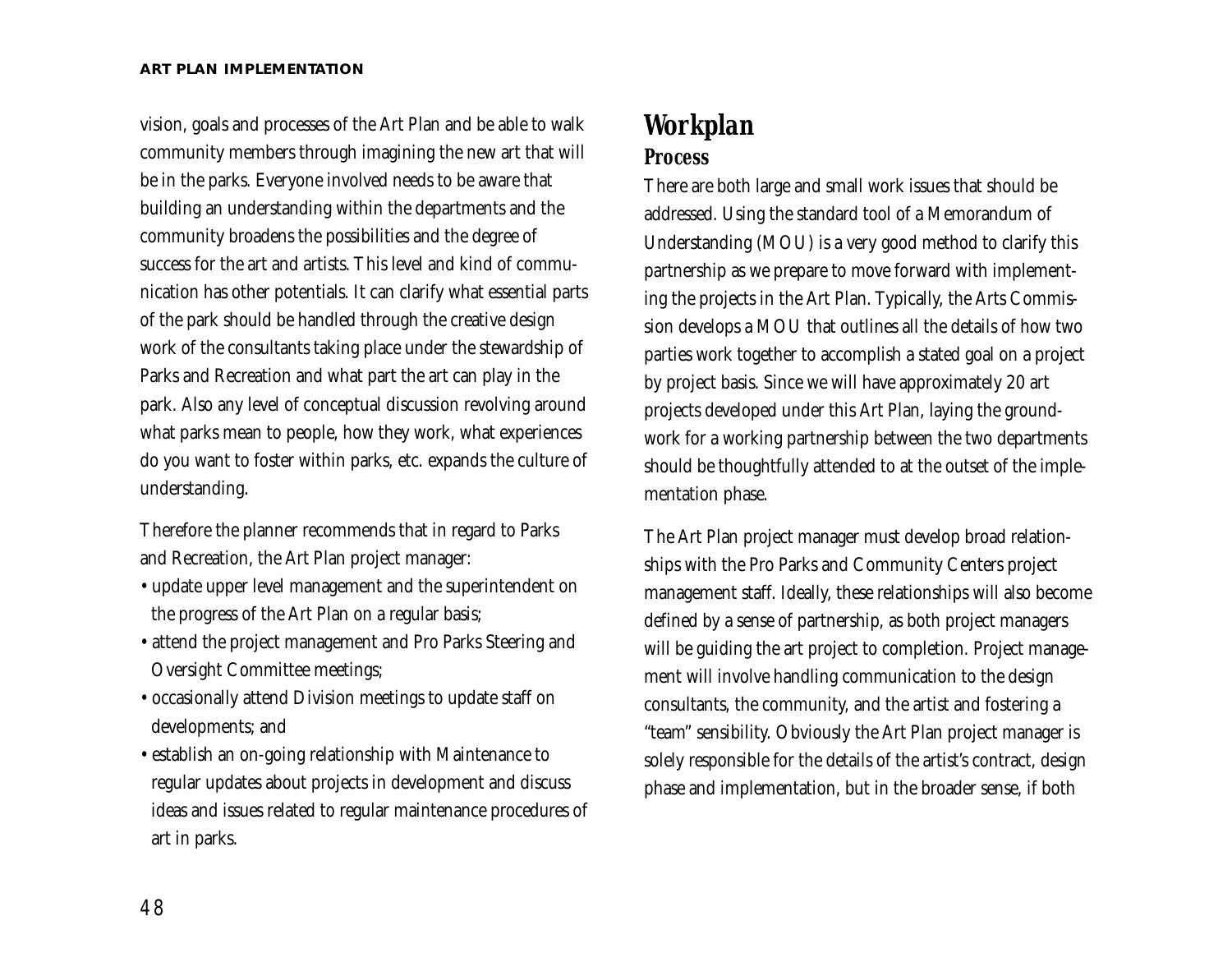the Arts Commission and Parks Department project managers are on the same page in terms of thinking and use of descriptive language, the chances of an exceptional outcome increase many fold.

### **Memorandum of Understanding (MOU)**

This plan recommends that this document be developed at the outset for these projects rather than reacting to the need as a project comes on-line. Agreeing on the tenets of an understanding will further cement the positive work that took place during the planning process. The MOU for these projects will be based on the standard language of such a document, but with attention to details that apply here. The MOU will be crafted by the head of the Arts Commission's Public and Community Arts Division, the Art Plan project manager, the Director of the Planning and Development Division and the head of Pro Parks Project Management of Parks and Recreation.

## **Language About Art Projects in Requests For Qualifications (RFQ) and Contracts For Design Consultants**

Standard language will be developed jointly by the Art Plan project manager and the appropriate Parks and Recreation representatives for inclusion in the project Request for Qualifications (RFQ) and contracts. This language will clearly indicate that design consultants will be interfacing with a

project artist and what will be required in terms of time and intent. Several versions will be written to cover issues with different types of art projects, so appropriate paperwork can be drawn up quickly for each RFQ or contract by Parks and Recreation project managers.

Following is an example of possible contract language:

The Pro Parks Art Plan specifies that an artist will be commissioned to create art for a site selected within the park. The artwork will define an experience that will impact the area of the chosen site in the park. The artist will respond to the landscape design, the park's character and the patterns of use in the entire park.

The consultant will meet with the artist two to three times to:

- share information and ideas (the consultant will orient the artist to the landscape design and the artist will share art concepts);
- confer on any aspects of the art project that fulfill some aspect of the design and therefore could capture or share dollars from the construction budget; and
- determine if any part of the art concept could be included in the construction documents and determine who is responsible for the inclusion of any agreed-upon details and how they will be carried out.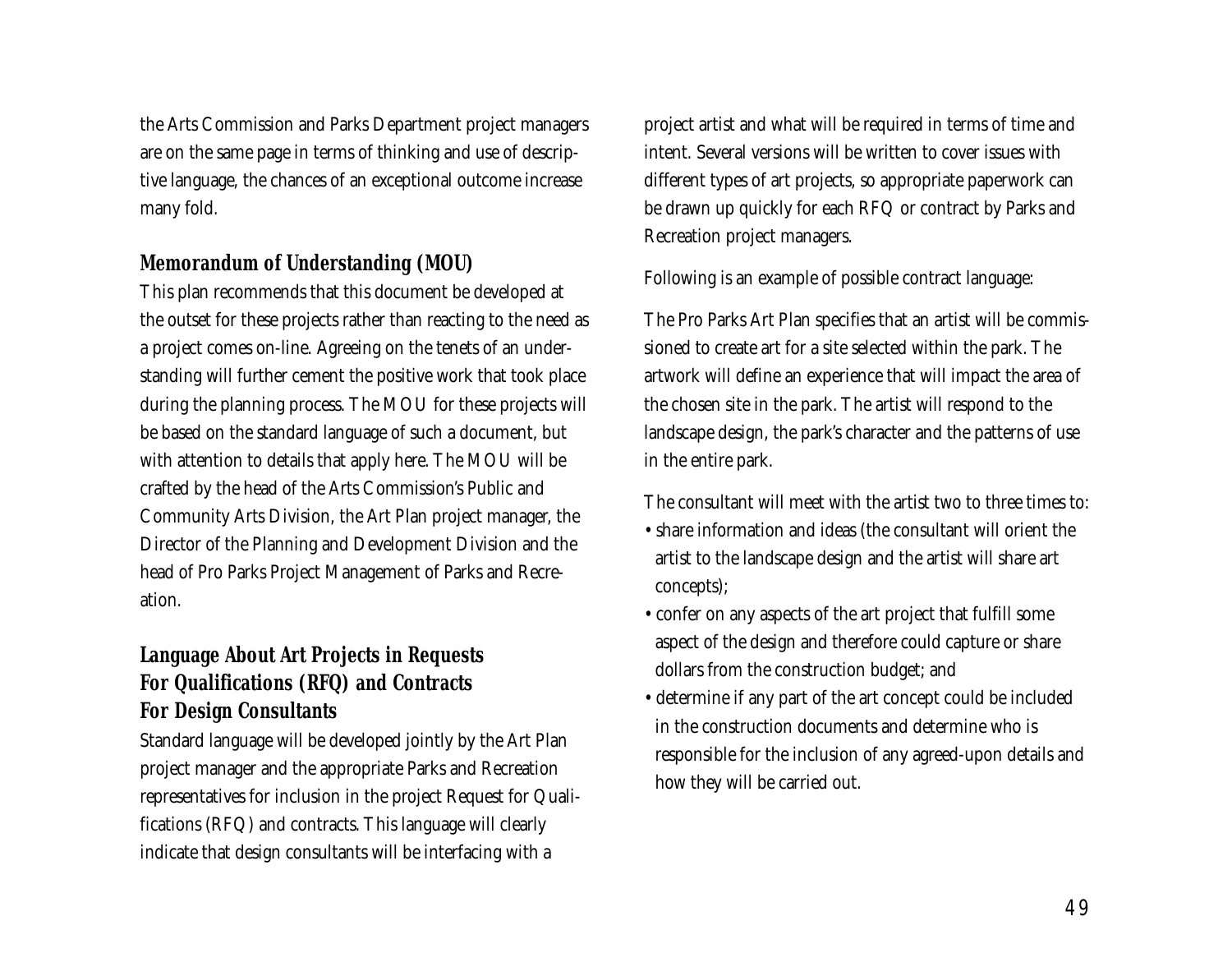#### **ART PLAN IMPLEMENTATION**

## **Relationship with Parks Maintenance**

#### **History**

The Seattle Arts Commission and Seattle Parks and Recreation have some history of working together on art issues. They have developed a Memorandum of Understanding that outlines individual responsibilities for the maintenance of the current commissioned and donated artworks on park sites. There is also an established policy covering the acceptance and placement of donated artworks for park sites.

With this new set of projects coming on line, it is recommended that the Art Plan project manager establish a strong relationship with people in the Maintenance Division. This will enable the maintenance staff to become familiar with the range of art that could possibly be sited in the parks and to share their invaluable knowledge regarding

general and specific maintenance and siting issues with the Art Plan project manager. This information could then become part of the orientation of the selected artists. Also, a communication channel would be established allowing maintenance staff to offer insightful suggestions to artists about the use and care of park sites that might be applicable during the design phase, etc.

It is recommended that a representative of Maintenance be an active member of the Arts Commission's review group established for the Pro Parks artists' designs.

#### **Memorandum of Understanding (MOU)**

For the Pro Parks Art Plan, it has been decided that a new MOU regarding the long term care of artworks will be drafted and formally agreed upon before we begin the implementation phase of the Pro Parks art projects.

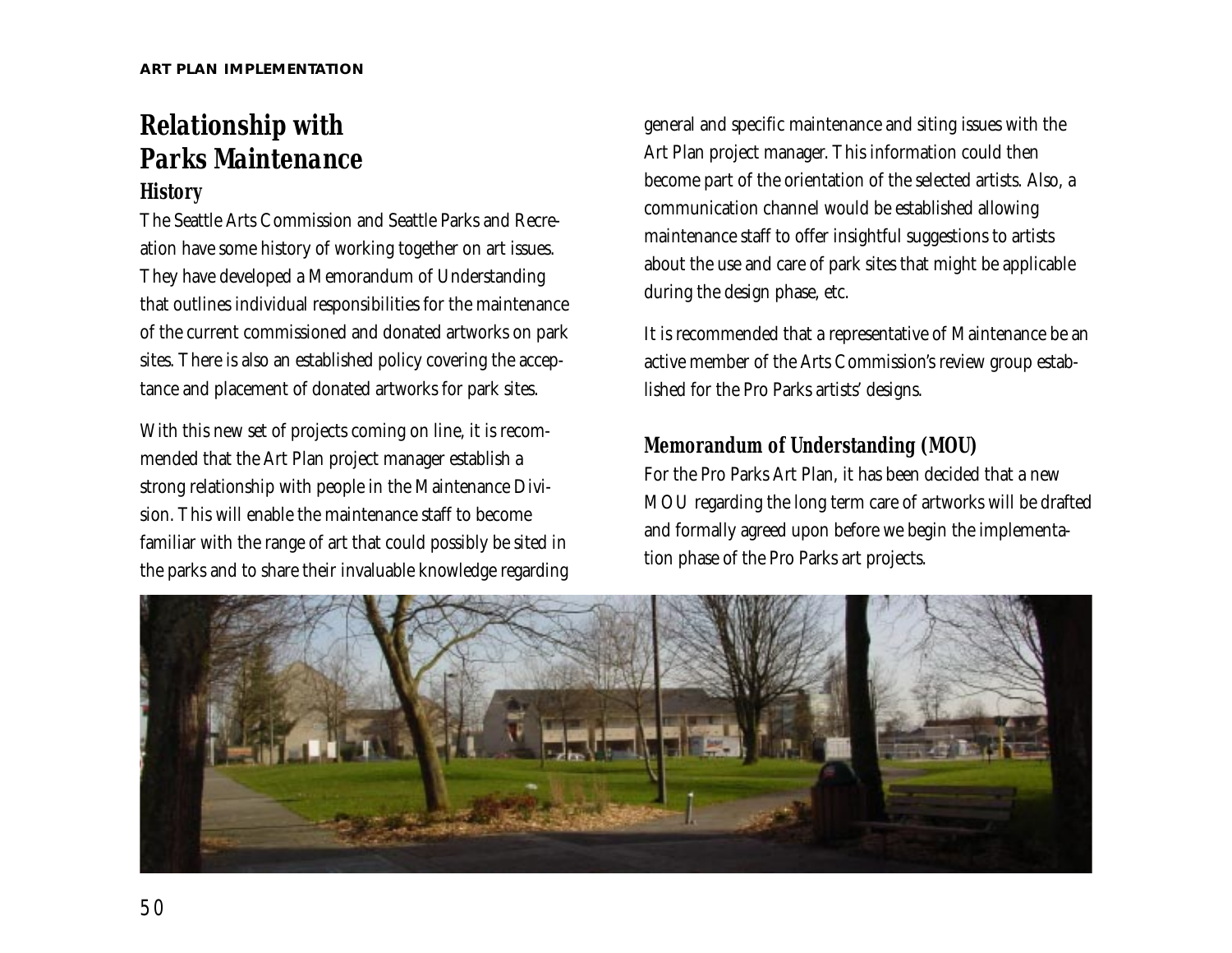## **Site Selection Process for Parks and Artwork Sites**

### **Establishing a Decision Making Group**

The final selection of park sites for two of three components of the Art Plan that involve sites is critically important. Any review of necessary changes to or final selection of sites must be dealt with formally with the goals of the Art Plan in mind in order to benefit the final outcome of the One Percent for Art projects.

The initial list of park sites was carefully compiled to allow the vision and goals of the Art Plan to flourish. Any revisiting of site choices for the Major Art Projects and the final selection of sites in the more flexible category of General Opportunity Fund Projects must be done thoughtfully, but also boldly. Therefore it is necessary to set in place a strong, consistent mechanism that will handle review of any changes or problems with sites, selection of any alternate park sites for the Major Art Projects, and final site selection for the General Opportunity Fund sites.

A small, representative group will be established to be on call for such actions. The representatives need to be familiar with either the park system, the Pro Parks Levy and Levy Art Plan and/or public art. Their recommendation on site changes and additions will be taken to Parks and Recreation Superintendent for discussion and approval.

It is recommended that the Pro Parks site selection group

(name to be determined), making the choices for the major and general opportunity fund projects, be comprised of the following representatives:

#### **Parks and Recreation:**

- head of Pro Parks project management;
- a member of the new centralized Parks Department Review body; and
- a representative from maintenance.

#### **Seattle Arts Commission:**

- Public and Community Arts Program Director;
- Art Plan project manager; and
- Arts Commissioner from the Public Art Advisory Committee.

## **Sites for Major Art Projects**

Inherent in working on an Art Plan of this nature and scale with a long time frame is the possibility of changes that impact the initial site list. If a site change is required, the goal is to select an alternate site that will make an equal or greater contribution to the overall vision of the Pro Park Art Plan. Any alternate choice should be made after looking carefully at any art projects that are underway, any significant changes to the Pro Parks project list, and assessment of any completed Pro Parks work and its impact on the park system and communities. That is, alternate sites should be selected with knowledgeable consideration for the status of the parks system and art projects at that time coupled with the Art Plan's vision, goals and criteria.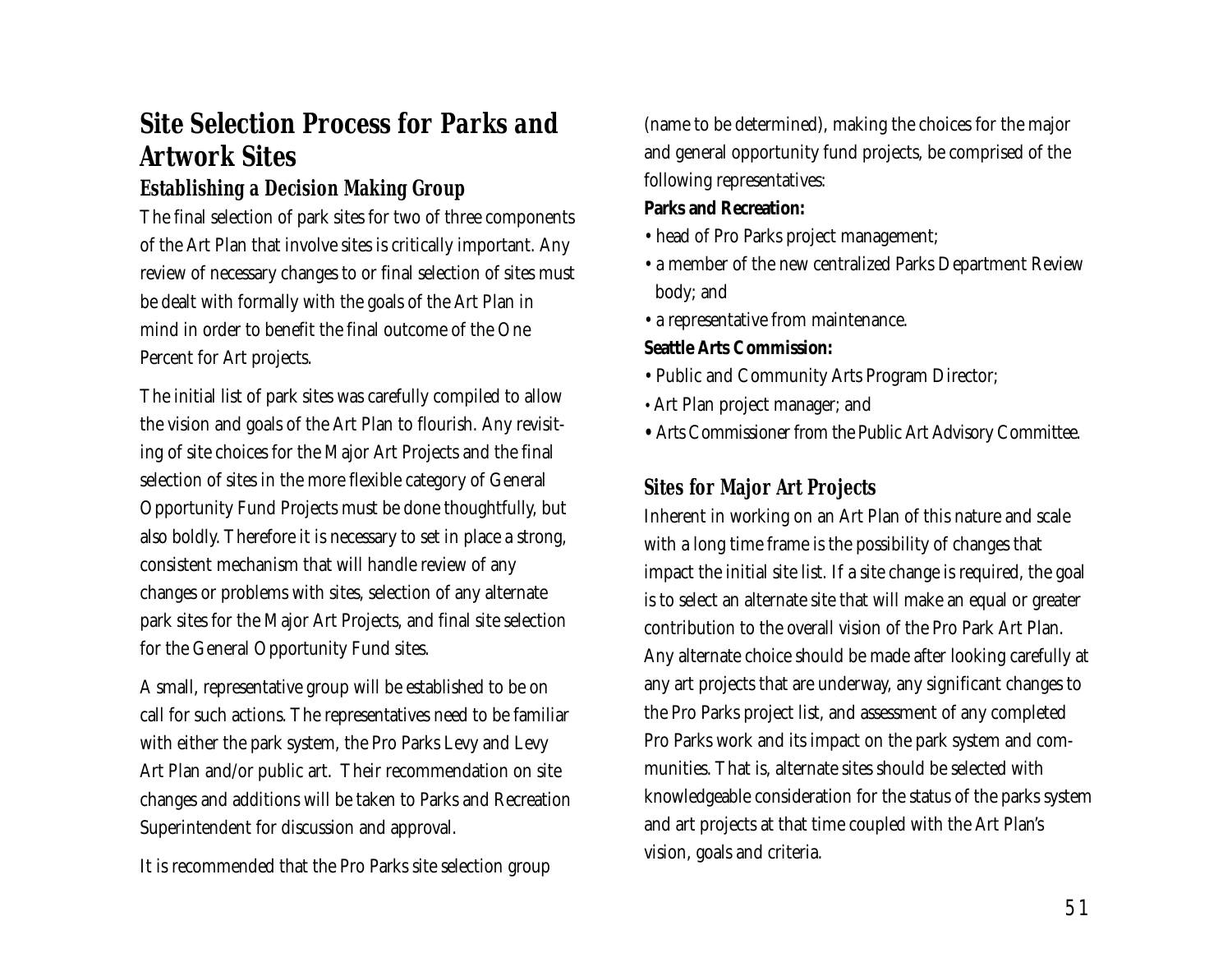#### **ART PLAN IMPLEMENTATION**

For some of these projects, while not required, it may be necessary to develop parameters for siting artworks within a park. If so, the parameters should be structured to support the ability of an artist to create an artwork guided by the vision and goals of the Art Plan.

#### **Sites for General Art Opportunity Fund Projects**

The site list for this category is intentionally left open-ended, although there is an initial list of sites that will be evaluated as they come on line. As such, there will likely be a need for the decision making body to meet to make on-going determinations on sites over the next few years.

The site selection process for this component of the Art Plan will take into account the implementation schedule and design direction of projects on the initial list assembled during the planning phase of the Art Plan. It will also address any new acquisitions or projects being funded through the Pro Parks Levy General Art Opportunity Fund that are of significance and perhaps present a better opportunity then the original group of sites. As well, any sites that have been reevaluated as to their importance will be considered. The decision making body will review the Art Plan's vision, goals and criteria of the Pro Parks Art Plan for that category of project, and couple this with consideration of the success and impact of any Pro Park art projects that are under development or are complete.

## **Process for Developing the Scope for the Writer-in-Residence**

This project is an exciting experiment. While it is easy to imagine what a photographer-in-residence might produce and how images could be used, the Arts Commission and Parks Department are open to developing an initial scope for this opportunity for a writer. Once a writer is selected, it could be helpful at the outset of the residency to include the writer in a discussion refining the residency goals and possible ways the writer's work could be used. It is hoped that this residency will take place towards the beginning of the implementation of the Art Plan.

For this component, it is important to spend the initial planning time to develop an outline of the goals and aspirations of the residency and to determine the type of writer we seek. The Art Plan recommends that a one-time group be convened to take on this task. The group would be comprised of:

- Art Plan Project Manager;
- Arts Commission Public and Community Art Program Director;
- Parks Department P.R./Communication writer;
- Arts Commission Communications Director; and
- representatives of Richard Hugo House and possibly The Washington Center for the Book.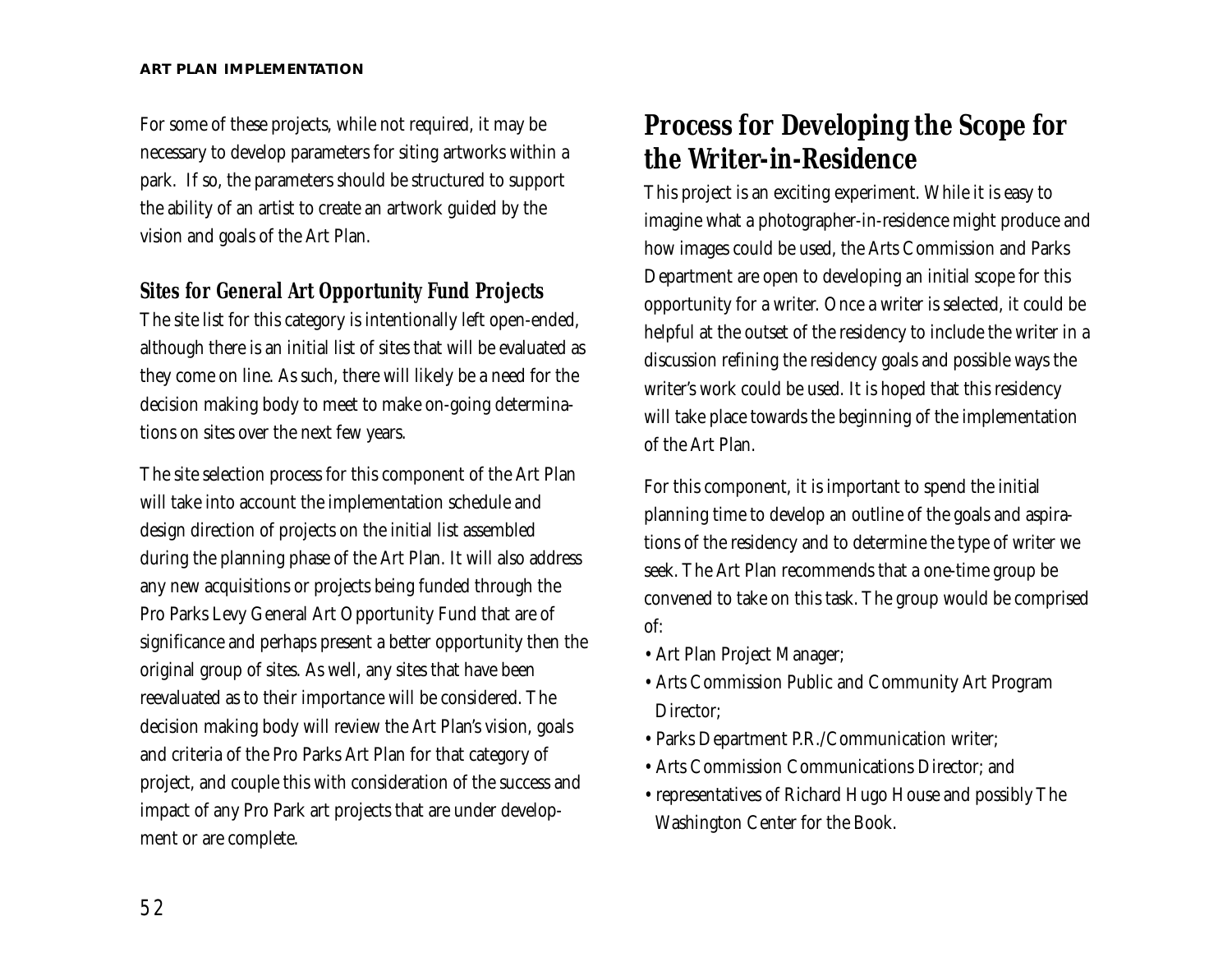This group will understand the workings of Seattle Parks and Recreation and past Arts Commission projects that dealt with writers. They will then brainstorm approaches to writing that might be most effective within this context and opportunity, and how writing could be used within Parks and Recreation. An outline for the residency will be developed from this group's work.



## **Artist Selection Process: Major Art Projects**

The Pro Parks Art Plan projects have a specialized and challenging scope. They are clearly for artists who have a strong conceptual framework and substantial experience creating work that fits the vision and opportunity. Based on the planner's research to date, these projects need to be broadly promoted in order to reach the smaller number of artists who have the background to take them on.

## **Call For Artists**

The development of the prospectus is critical. Descriptions of all the essential aspects of the projects will have to be clear and strong. The prospectus will include descriptive and informative language about:

- Seattle's park system;
- the Art Plan's vision and goals;
- the art opportunity as an invitation to make art and also to engage the public in a public space; and
- site descriptions for a particular call.

In addition, the prospectus should be imbued with a sense of the unique opportunity these projects provide for artists and the city.

Artists will be asked to submit twenty slides of representative work, a letter of interest, resume and references. Rather than the usual letter of interest, artists will be asked to write re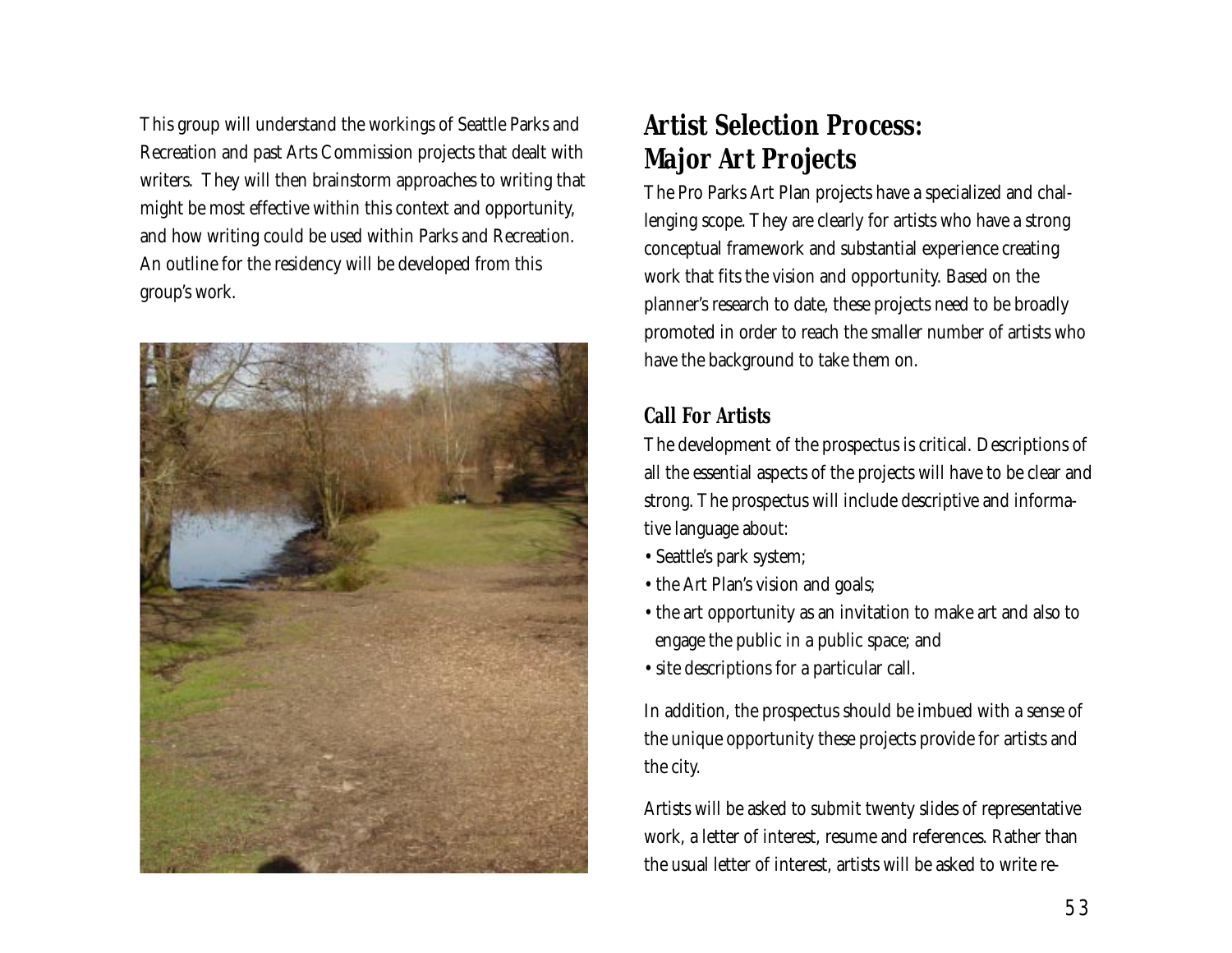sponses to a short list of questions that are designed to give a panel more comprehensive background information and a sense of how this opportunity is interpreted and understood. It is recommended that the Arts Commission use a national call for these projects and also invite select regional, national and international artists to apply. In order to expand the reach of the prospectus, the Arts Commission staff and the Pro Parks Project Manager should investigate and contact various resources to increase the size of both the mailing list and the list of artists invited to apply.

### **Selection Process**

In most cases, two to three projects will be grouped for a selection process because of Pro Parks project schedules, efficiency, and generating interest in the artist community. For each round, the selection process will include an initial panel meeting to develop a short list of artists to be interviewed, and a second panel meeting to interview artists and make the final selections. Additionally each panel will be asked to develop a list of strong candidates who were not selected so they can be invited to apply for a subsequent round of projects.

### **Selection Panels**

The composition of the selection panels is critical. Equally important is a careful, thorough panel orientation that brings every member to a full understanding of the nature of the Art Plan and the particular projects under their purview.

It is recommended that there be a "standing core group" of at least two people for the panel that would participate in all the Major Art Projects selection processes. A strong argument can be made that this practice will help ensure that the intent of the Plan is carried through over the course of the four to five years of levy work. The panelists who serve through all the selection processes would contribute to establishing the sense of cohesiveness and history that we aspire to in the working processes of the Art Plan, as well as in the final group of artworks.

The panel for the Major Art Projects will be composed of the following members:

- two artists with far-reaching outdoor site experience in public art (preferably natural sites) and strong conceptual skills;
- an arts professional experienced with artists working in a natural context;
- a landscape design professional with either solid experience or strong theoretical foundation in highly creative natural urban park design; and
- a community member with extensive urban park system involvement.

## **Panel Orientation**

The selection panels will receive an in-depth orientation. Prior to gathering, each member should read the Art Plan and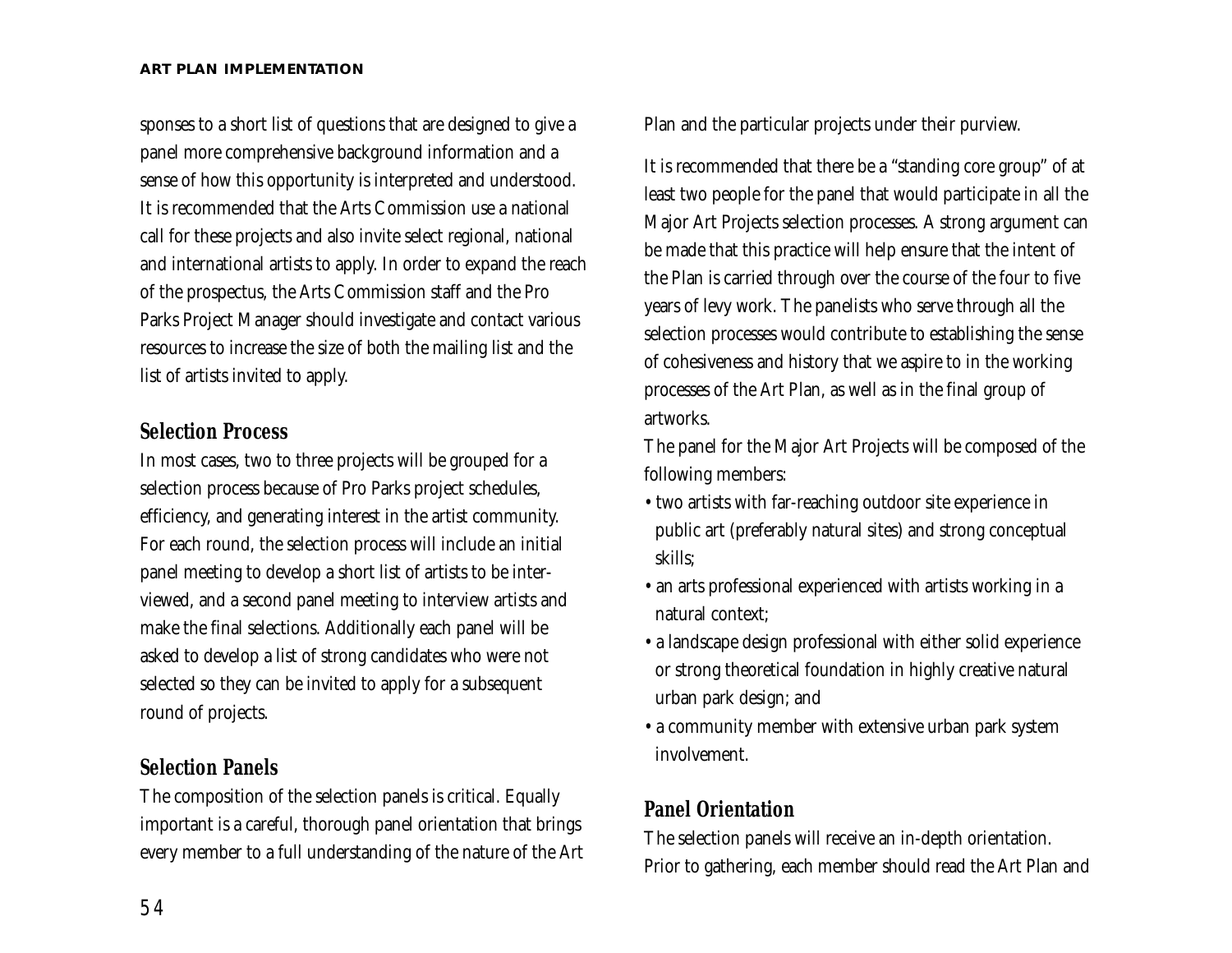also pertinent resource and source materials provided by the Arts Commission. The panel orientation will include:

- a discussion about the Art Plan and support material held with the panel, facilitated by the director of the Public Art Program and the Art Plan project manager, to establish a mutual understanding of its content, vision, and goals (this discussion should include Seattle Parks and Recreation Superintendent and other Parks and Recreation representatives);
- a slide presentation and discussion of artworks that are similar to work we would be striving to commission in order to clarify what is unique about these projects; and
- comprehensive site visits of all major art project sites.

### **Artist Orientation**

It is critical to spend time orienting the selected artists through a process similar to that used for the selection panel members. The goals of an orientation are:

- ensure the artists clearly understand the vision and goals of the Art Plan and their creative opportunity;
- describe the physical and maintenance parameters for working in a public park system and working in Parks and Recreation in particular;
- orient the artists to their particular park and site; and
- explain the process for concept to final design development of the artwork and the approval process.

### **Community Process**

To ensure that any community associated with an artwork site participates in the implementation of an Art Plan project, either a general community meeting or a meeting of a representative group for the park site will be undertaken to present the Art Plan and discuss the various qualities and particulars of a site. The community will be encouraged to share their feelings and understanding of the park site with the Art Commission in order to develop a more detailed description of the art opportunity that builds on the vision and goals of the Art Plan. All pertinent site information would be incorporated into the call for artists.

For the artist selection process, the community will be invited to designate one-two representatives to act as advisors to the selection panel for their project. At this time, the representatives would be asked to help in orienting the panel and providing appropriate comments on the artists applicants as the selection process enfolds.

Following artist selection, the artist will meet with the community to share backgrounds and insights about and hopes for the site. The artist will meet at agreed upon benchmarks with a designated group that represents the park to share the artwork concept as it is developed and to elicit comments. If desirable, the artist would make a presentation to a broader community group.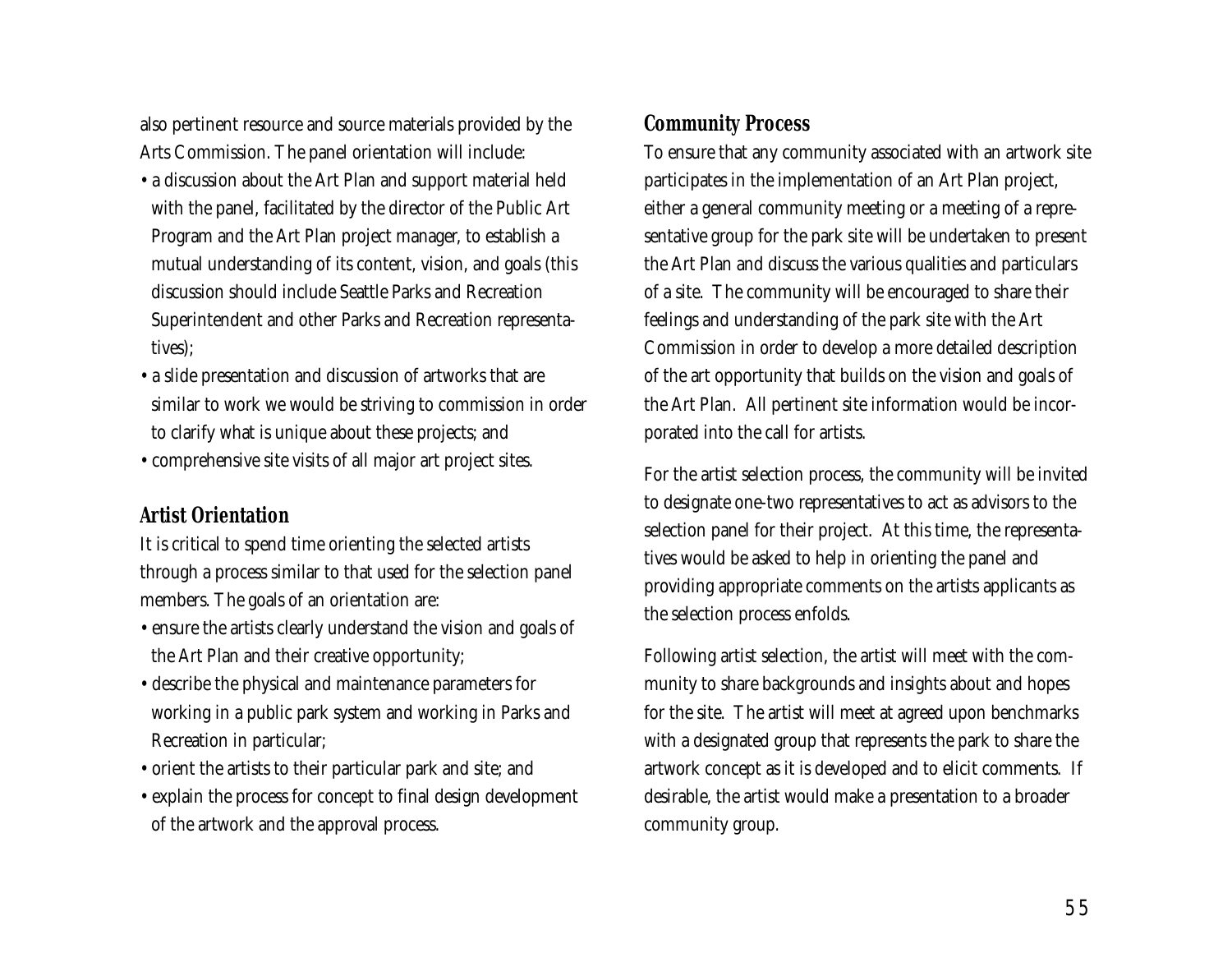## **Artist Selection Process: General Art Opportunity Fund Projects Call For Artists**

It is recommended that these projects use one of the Arts Commission rosters when appropriate for the timing and scope of a project. If the roster does not have enough qualified artists for a particular opportunity, the Art Plan project manager and the Public and Community Art Program Manager will discuss the option of having a regional open call to either select artists or develop another small roster.

To promote these projects, either a letter to roster artists or a prospectus for an open call will clearly and strongly describe the objectives and background information of the projects, just as we will do for the Major Art Projects. The prospectus will include descriptive and informative language about:

- Seattle's park system;
- the Art Plan's vision and goals;
- how these projects fit into the overall group of art projects;
- how these projects are about artists making art but art creates a unique experience within the park; and
- site descriptions for a particular call.

If there is an open call, artists will be asked to submit 15 to 20 appropriate, representative slides of their strongest work with a letter of interest and resume. If a roster is used, artists will submit a letter of interest.

## **Selection Process**

For each round, the selection process will have two parts: an initial panel meeting to develop a short list of artists to be interviewed or to develop proposals, and a second panel meeting to interview artists or review proposals and then make the final artist selection.

The determination of whether to conduct an interview process or a proposal based process for final artist selection will be made by the Arts Commission after reviewing the opportunity for an artist at a particular site.

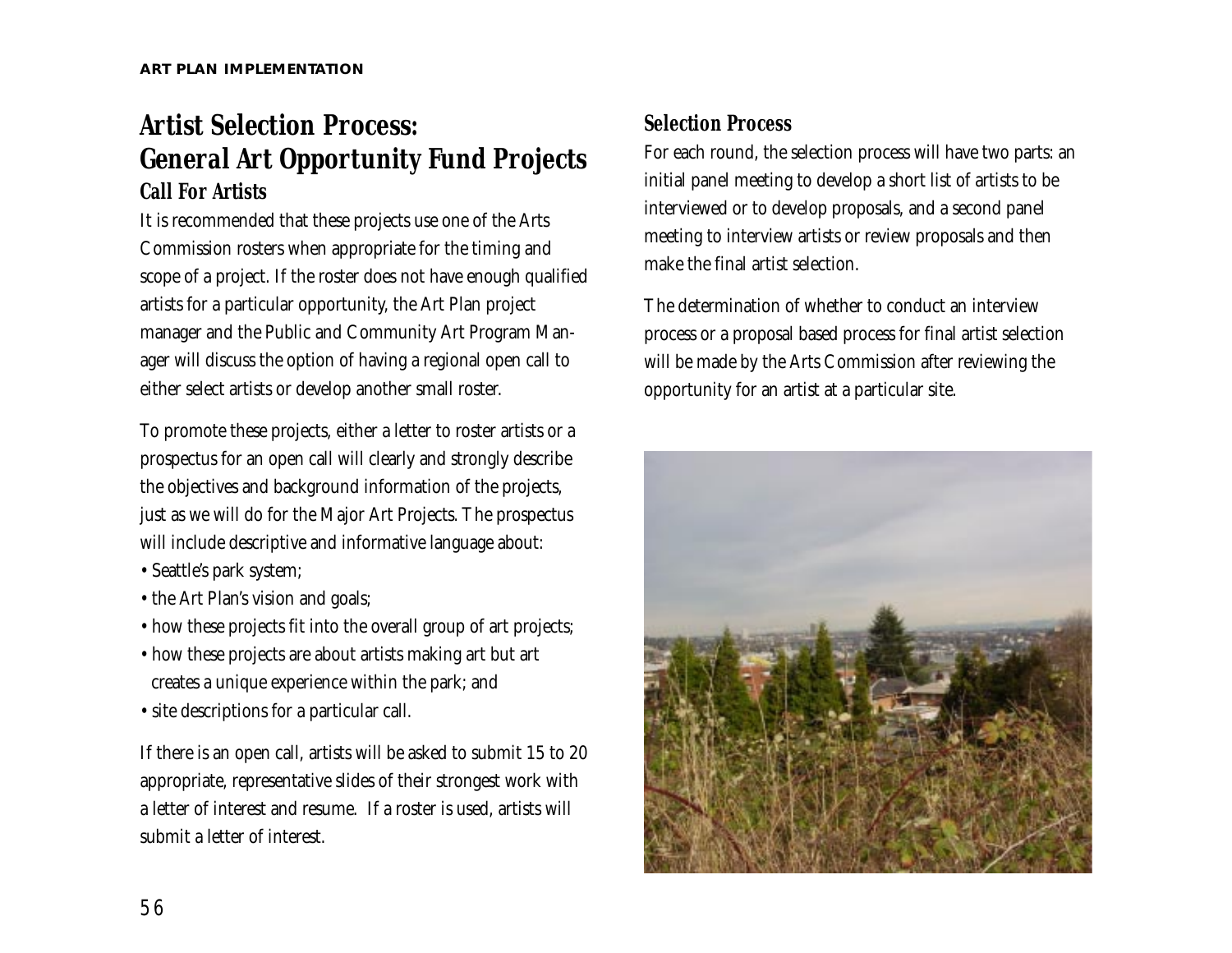### **Selection Panel**

The composition of the panel is important. Equally important is a thorough panel orientation that brings every member to a full understanding of the nature of the Art Plan and the particular projects under their purview.

If a roster is not used, the panel for the General Art Opportunity Fund Projects will be composed of the following members:

- an artist with outdoor site experience in public art and strong conceptual skills;
- Parks and Recreation Project Manager;
- a landscape design or urban planning professional with experience designing smaller urban parks; and
- a community member with broad urban park system involvement.

If a roster is used, the selection panel will be composed of the following members:

• a community member who can represent the larger community;

- either the landscape designer for the park site or a designer or urban planning professional with experience designing smaller urban parks; and
- Parks and Recreation Project Manager.

### **Panel Orientation**

As with the Major Art Projects, General Art Opportunity Fund Project panels will get a thorough orientation. Panelists will be asked to read the Art Plan and any pertinent resource and support material supplied prior to the first meeting. The panel orientation will include:

- a discussion about the Art Plan and support material, facilitated by the director of the Public Art Program and the Art Plan project manager, to establish a mutual understanding of its content, vision, and goals (this discussion will be attended by key Parks Department representatives including the Superintendent);
- a slide presentation and discussion of artworks that are similar to work we would be striving to commission in order to clarify what is unique about these projects; and
- comprehensive site visits of all Major Art Project sites.

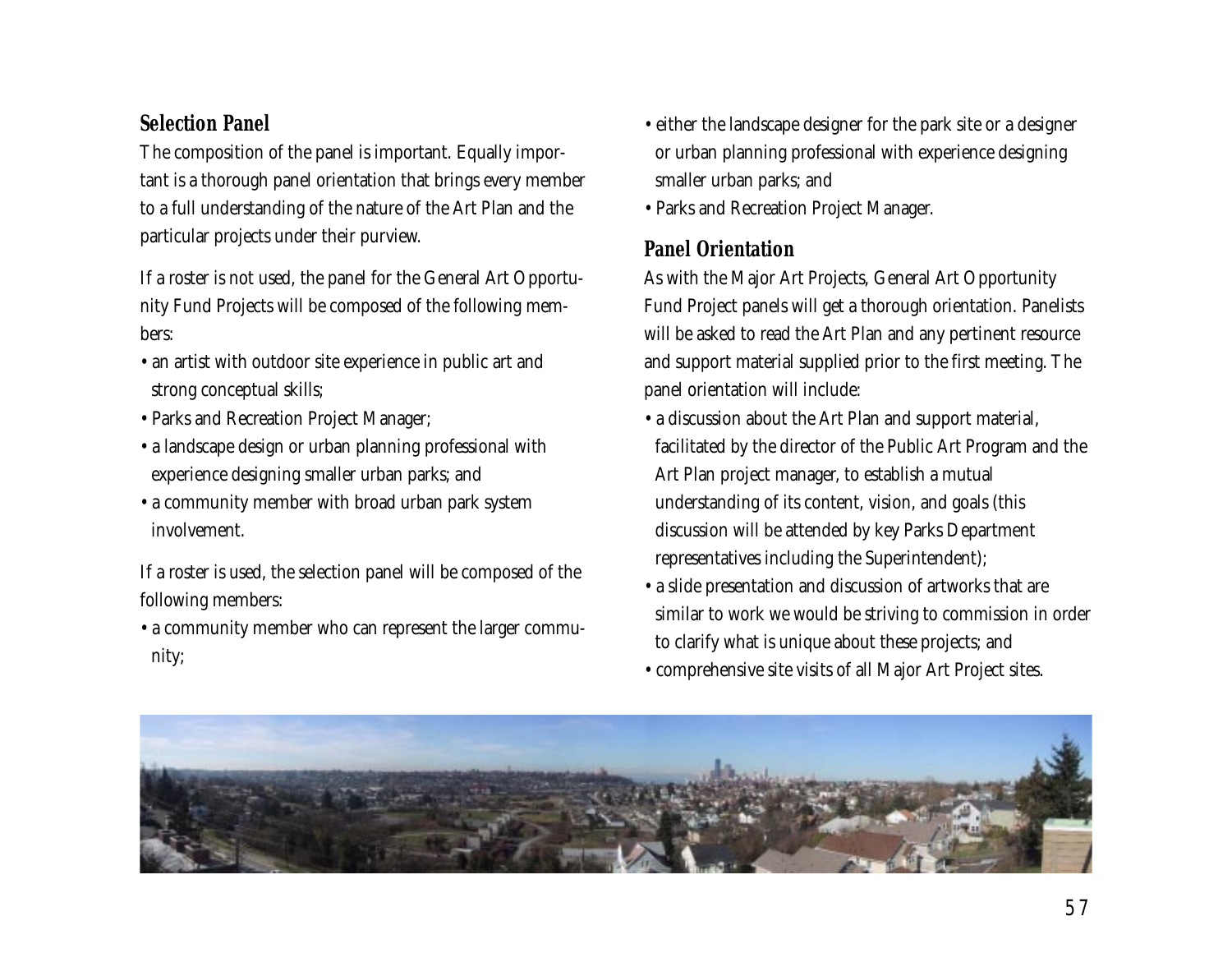### **Artist Orientation**

The General Art Opportunity Fund Project artists will also receive a full orientation. The goals of the orientation are to:

- ensure the artists clearly understand the vision and goals of the Art Plan and their creative opportunity;
- describe the physical and maintenance parameters for working in a public park system and working in the Seattle Park department in particular;
- orient the artists to their particular park and site; and
- explain the concept development and approval process.



### **Community Process**

A process similar to that for the Major Art Projects will be used for this component. To ensure that any community associated with an artwork site participates in the implementation of an Art Plan project, either a general community meeting or a meeting of a representative group for the park site will be undertaken to present the Art Plan and discuss the various qualities and particulars of a site. The community will be encouraged to share their feelings and understanding of the park site with the Art Commission in order to develop a more detailed description of the art opportunity that builds on the vision and goals of the Art Plan. All pertinent site information would be incorporated into the call for artists.

For the artist selection process, the community will be invited to designate one-two representatives to participate on the selection panel for their project. These community members should be selected for their ability to represent and work for the larger community.

Following artist selection, the artist will meet with the community to share backgrounds and insights about and hopes for the site. The artist will meet at agreed upon benchmarks with a designated group that represents the park to share the artwork concept as it is developed and to elicit comments. If desirable, the artist would make a presentation to a broader community group.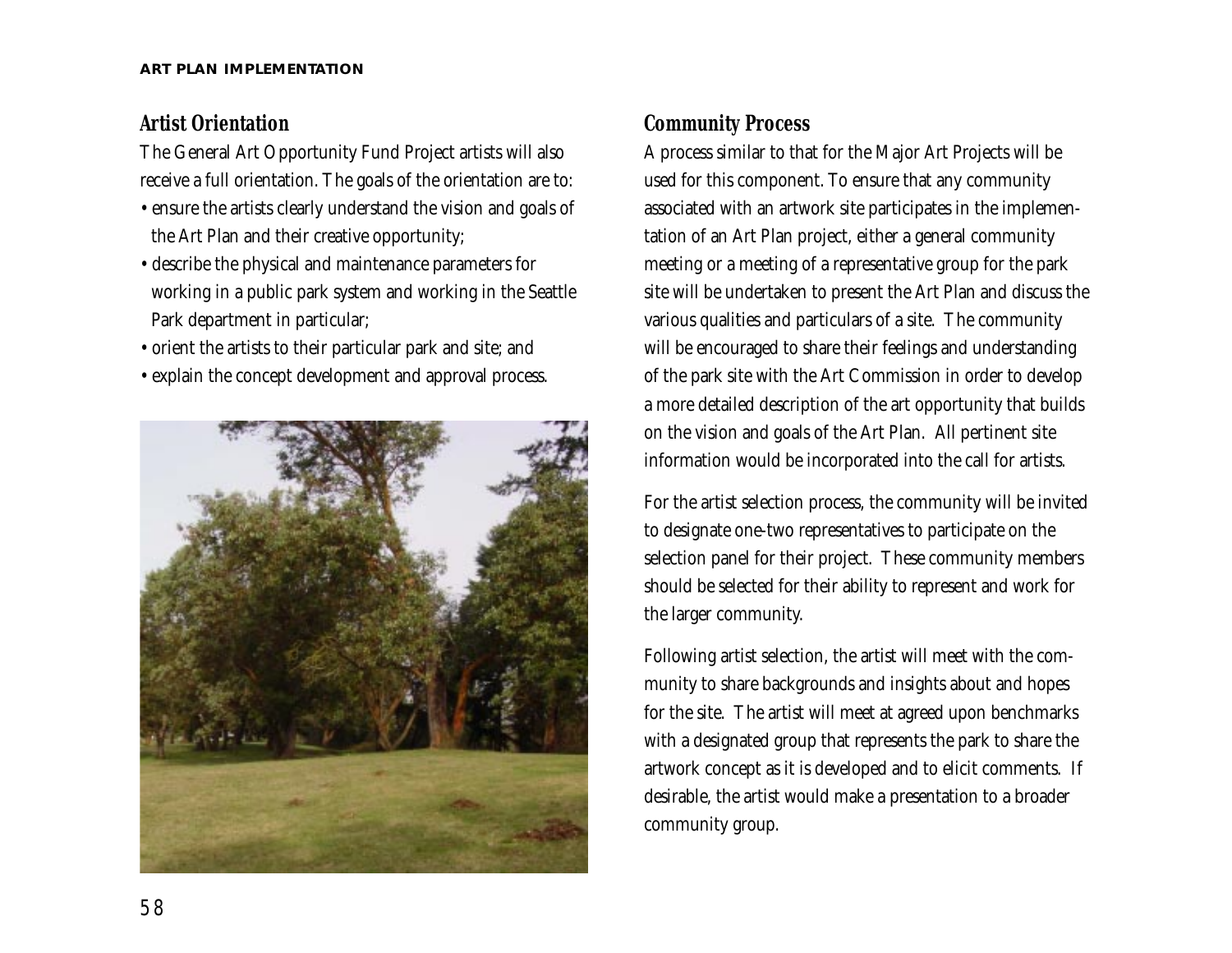# **Art Project Review Process**

### **Art Concept Review**

For the Major Art Projects, it is recommended to conduct more design reviews than is standard Arts Commission procedure, due to the scope of the projects. They will be reviewed at the following benchmarks:

- response to site and initial concepts;
- concept review;
- mid-point final design development; and
- final design.

For the General Art Opportunity Fund Projects, the schedule and benchmarks for review will follow standard Arts Commission procedure, which includes a review of concepts and final design.

Additional Recommendation: If there are several artists working in the same general timeframe, the presentations will be grouped whenever possible. This will be beneficial to the artists, designers and staff and will also streamline the review process for the reviewing body.

## **Review Group**

The Arts Commission wishes to create the most efficient review process possible given the number of projects being done through the Art Plan. The review of projects will be most effective (and efficient) if the Arts Commission and Parks Department work together as a team in the review

process, sharing comments and insights with each other and the artists while at the same table.

Therefore, it is recommended that standing representatives from Parks and Recreation join the Public Art Advisory Committee, meeting together to review all the projects under this Art Plan. Seattle Parks and Recreation representatives should be:



• Parks and Recre-

ation Pro Parks Project Manager;

- member of Parks and Recreation's new project review body; and
- Parks Department representative from Maintenance.

It is highly recommended that every effort be made to keep this review group intact for the duration of the Art Plan projects. The accrued history will be very important in the review of the complete group of projects, helping to establish a strong sense of cohesiveness that is a critical goal of this Art Plan.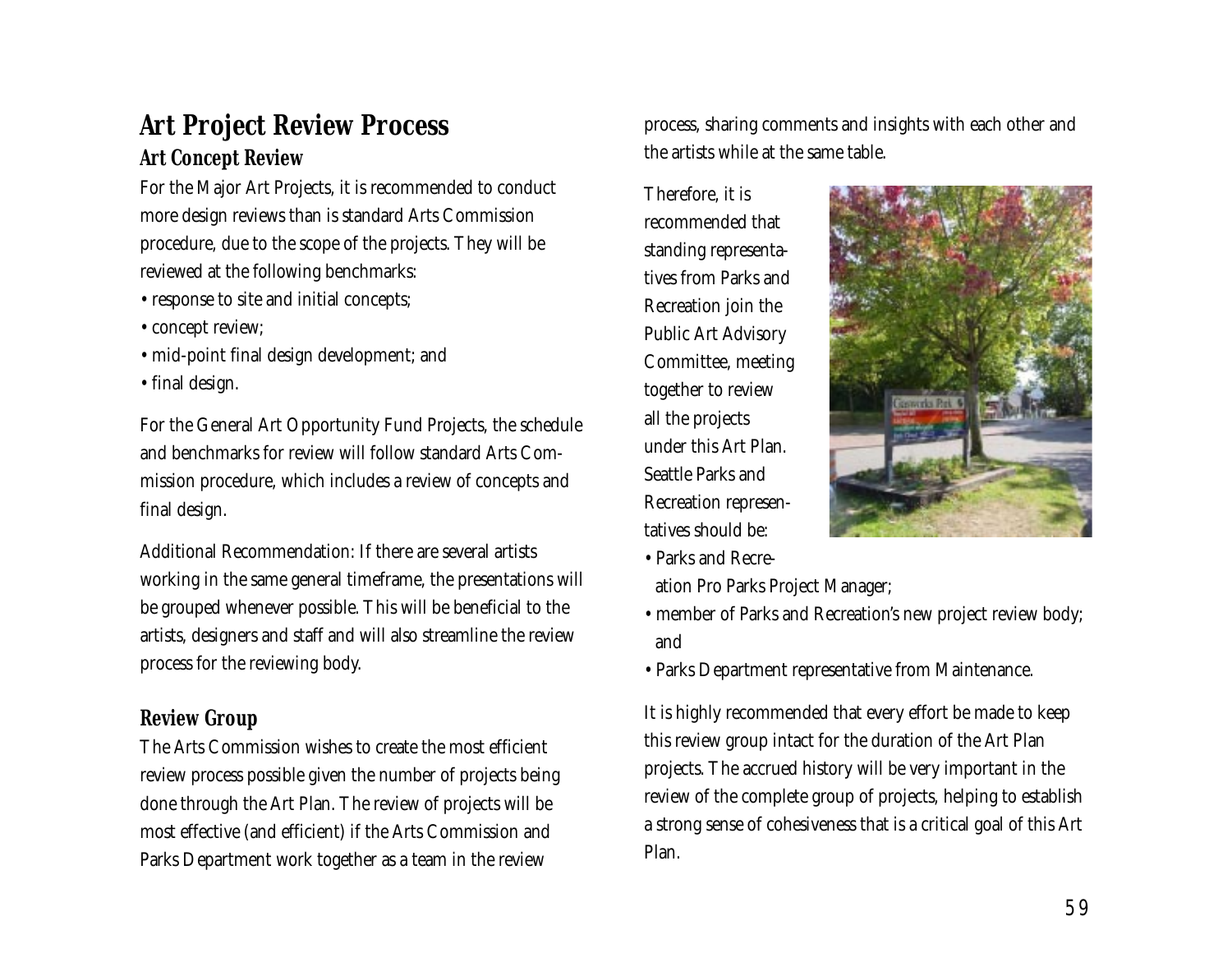## **Criteria for Selection of a Project for the Major Art Projects and General Opportunity Fund**

These criteria were developed in the planning process and guided the site selection for the Art Plan's major art projects. They will also be used if some unforeseen developments occur that necessitate changes in the site list of Major Art Projects and in the on-going determination of the General Art Opportunity Fund sites.

As a group, the projects:

- allow the Seattle Arts Commission and Seattle Parks and Recreation to establish and successfully contribute a coherent vision of art in parks developed through the Levy to the city;
- attract people to the variety of sites within the city specifically to experience the art because the artworks establish a unique sense of place and provide exciting, memorable experiences;
- are distributed throughout the city in a thoughtful, equitable way. (Consider Seattle Parks Gap Analysis information.);
- contribute to an overall perception of art being woven into the fabric of the Parks and Recreation system; and
- are distinctive from the artwork being created for projects implemented with the Neighborhood Matching Fund Grants.

Each project:

- provides a compelling artistic opportunity for an artist;
- provides an artistic opportunity that is meaningful to the citizens;
- makes a unique contribution to the group of projects;
- gives the artist an opportune site within a park or the entire site to create a significant place for people to have an experience or interact;
- enhances some special aspect of the park (i.e., a view) or quality (i.e., a transition zone or some interesting topographic feature);
- can be successful within existing budget and scheduling constraints;
- has the potential to meet the vision and goals of the Art Plan;
- has the potential to become a citywide and/or sector-wide "icon"; and
- has other possible funding sources to partner with the One Percent for Art money, or, demonstrates how the One Percent for Art money can act as "seed money."

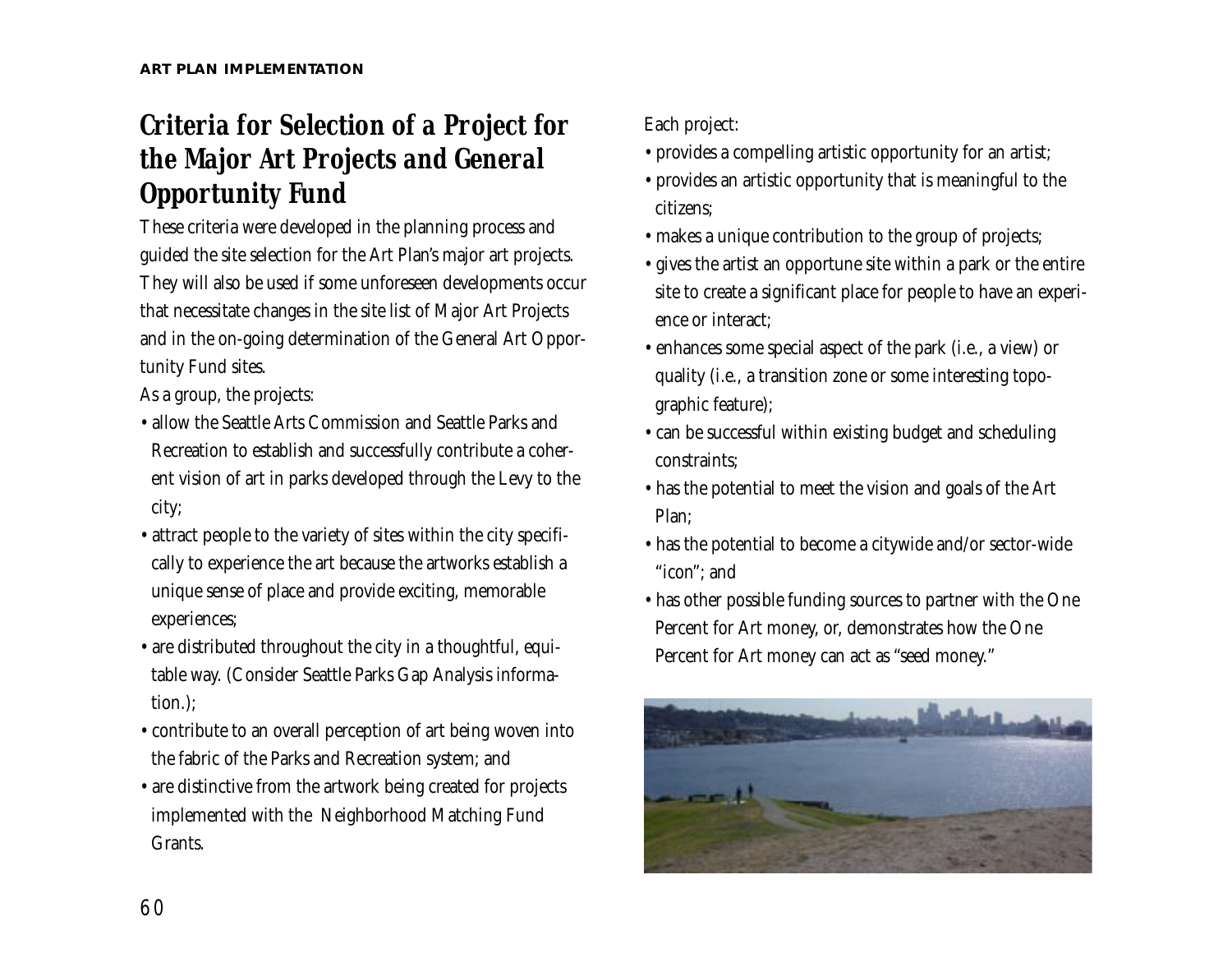## **Art Plan—Initial Conceptual Approches**

Both Seattle Parks and Recreation and the Seattle Arts Commission recognized the two important aspects of this levy the One Percent for Art funds generated and developing a thoughtful plan for the use of those funds. To support the development of a comprehensive Art Plan with a new vision for art in parks, the Arts Commission and Parks and Recreation joined hands, marking the beginning of an auspicious partnership. The Arts Commission placed arts planner Carolyn Law "in residence" at Parks and Recreation, to conduct the research and build the relationships needed to develop this Arts Plan.

Over a six-month period, Carolyn Law developed knowledgeable relationships with Ken Bounds, Seattle Parks and Recreation's superintendent, and staff in the administration, planning, development, acquisition, landscape architecture, major maintenance, and project management divisions. Working side by side with staff, she forged relationships based on a comprehension of the mission, goals and working processes of Parks and Recreation; shared ideas, information and visions with Seattle Parks and Recreation Division staff; and made numerous site visits alone and with staff. The arts planner talked with key stakeholders including the Seattle Parks Foundation; the Design Commission; the Planning Commission; Seattle departments, including Department of

Neighborhoods and Seattle Public Utilities; and community representatives. She researched the topics of urban parks and artwork derived from an interest in the natural world, sited in natural environments or parks.

In addition to her thorough study of the levy sites through design drawings, maps, descriptions, and photographs, Law conducted site visits to almost every levy site as well as to other park sites throughout the city. She visited some sites on her own, and others in the company of key people from Parks and Recreation and Arts Commission. The experiential knowledge gained in these site visits greatly enhanced her understanding of the park system and informed every aspect of this Art Plan's development. She began winnowing down the formidable list of levy sites to a shorter list of parks that were especially suited for art projects because of a notable characteristic, be it physical siting, location in the city, view, mix of uses, access, potential to become a destination, etc. From that point forward, the Plan's site list and conceptual approach developed hand in hand.

The residency greatly helped to demonstrate both the immensity and scale of the levy's impact, and the rare promise of the opportunity for public art. Through observation, conversation, and research, the arts planner explored the options and framed several key questions. The answers to these questions provided a solid foundation for making choices and guided the Plan's eventual vision and goals. The answers also in-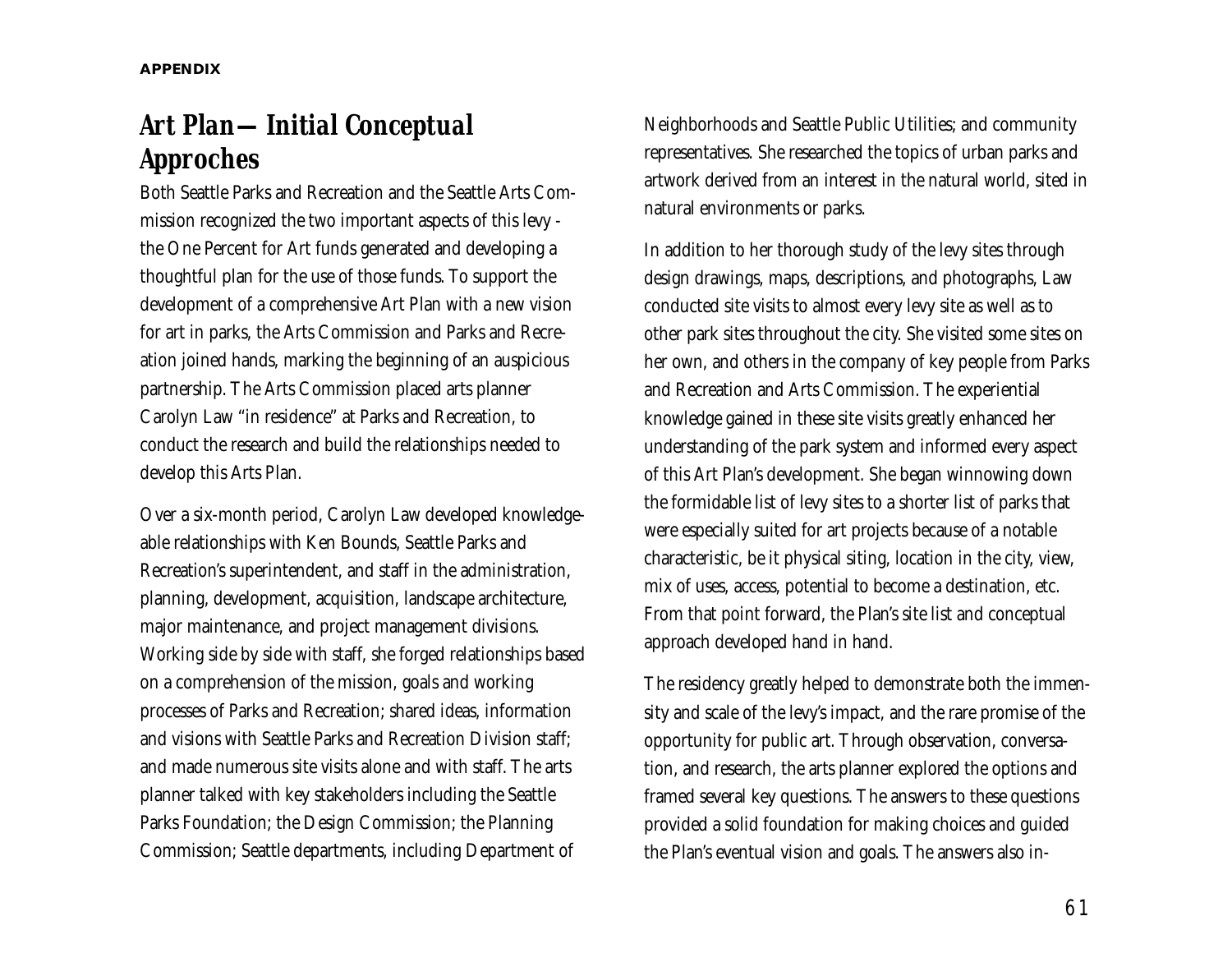#### **ART PLAN IMPLEMENTATION**

formed decisions about the final components and site choices of the Art Plan.

Other important issues guiding a conceptual approach came out of an initial discussion with Parks and Recreation Superintendent Ken Bounds, held to establish any additional guidelines for this opportunity. For the art projects, he enthusiastically supported thinking on an expansive scale and pushing the ideas about art in parks in a thought-provoking new direction. It was also very important to him for future generations to be able to look back and see a clear connection



to the Pro Parks period of park development, through the resulting artworks and the approach to park design. He also supported the possibility of working with park sites beyond those listed in the levy, in keeping with the citywide nature of the levy, if a strong supporting rationale could be provided.

Next, Law developed four possible conceptual approaches for consideration, based on her research. By this point she had conducted site research including the site visits and conversations with key people in both departments about what sites had interesting potential. She had also exchanged ideas and

> information with many people associated with the levy and the city. (Of particular importance were conversations with Ken Bounds and Erin Devoto from Parks and Recreation, the Seattle Design Commission and the Arts Commission Public Art Advisory Committee.) The conceptual approaches also reflected her extensive research on urban parks, landscape design and planning, historical cultural expressions within the landscape, and artists working with the environment or in outdoor, park-like settings. These four draft conceptual approaches were presented to the Arts Commission Public Art Committee and key Parks and Recreation people: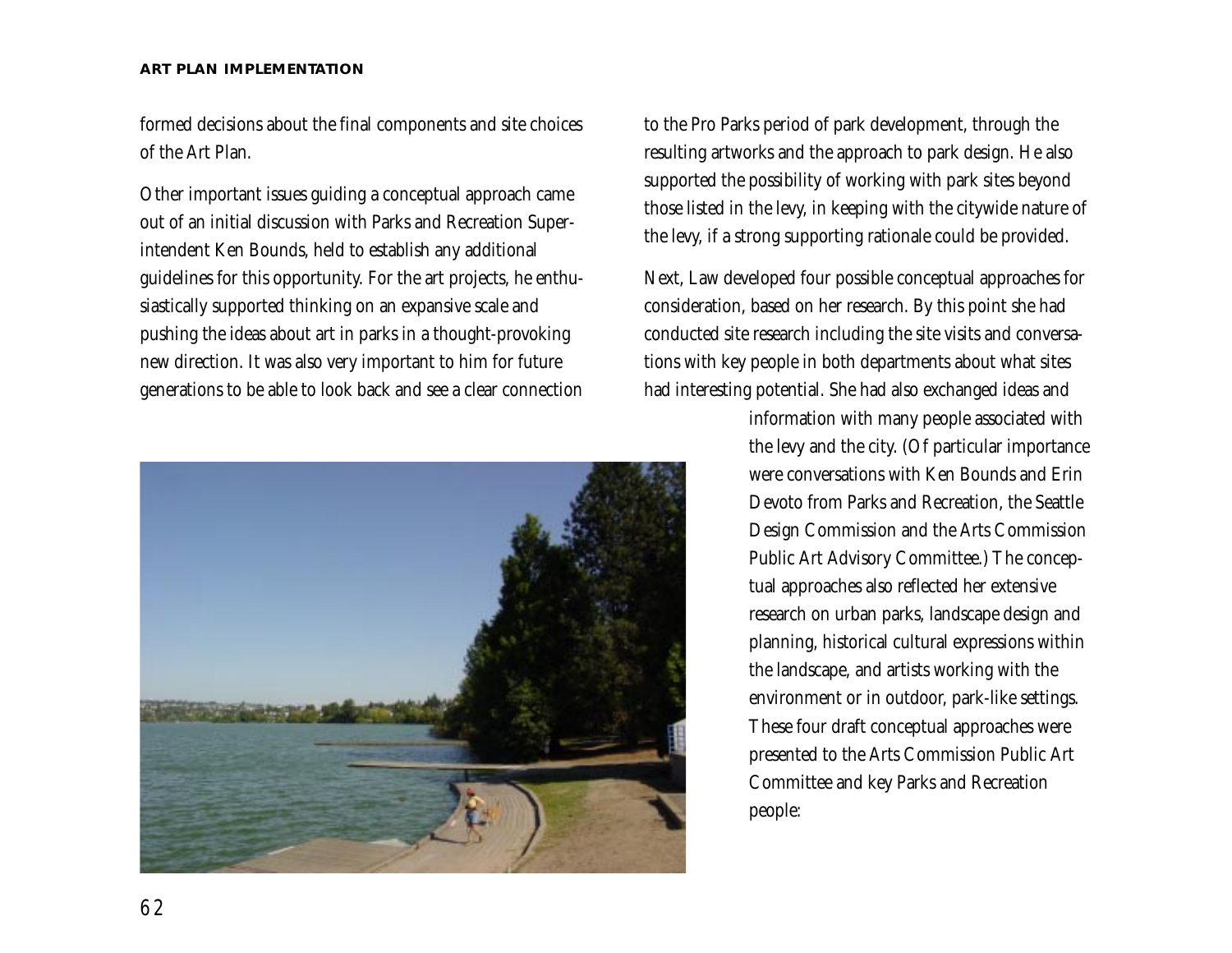# **1. Art Makes a Connection to the Natural World**

Parks provide a respite from urban life and allow people to be in a more natural environment. Art that connects to the natural world can establish a unique zone within the park that defines an opportunity to experience the non-urban, natural world of the park in an extraordinary way. This experiential art area can be located in relationship to other park experiences and patterns of use like walking a path, picnicking, using a play area, taking in a view, etc. Sites in a park with some particular quality or characteristic, such as a view or a special wooded area or meadow, will be sought out.

# **2. Art Broadens a "Community Park" Experience**

Urban parks can have an impact on an entire neighborhood, not just the immediate surroundings. Art can add an experience that is clearly unique from standard design or programming. A successful art experience can intertwine with the activities and design of the park, enhancing the overall experience of the open space.

## **3. The Park is Art**

In some parks, an artist can work as the lead designer of the entire site or a large piece of a site. The artist would be the

primary designer, selecting the landscape architect as a partner in the process. The artist will design the park as an artwork with a strong concept, aesthetic and sense of experience to support a set of pre-determined functional uses that match the potential of the site.

## **4. Art Creates A Unique Experience Within a Park**

Artwork can add a distinctive layer of meaning to a park and provide a variety of imaginative interactive uses that bring a new idea, experience and use into the setting. For this concept, a range of park types are selected, of varying sizes, from natural to urban, reflecting the mix of the whole parks system.

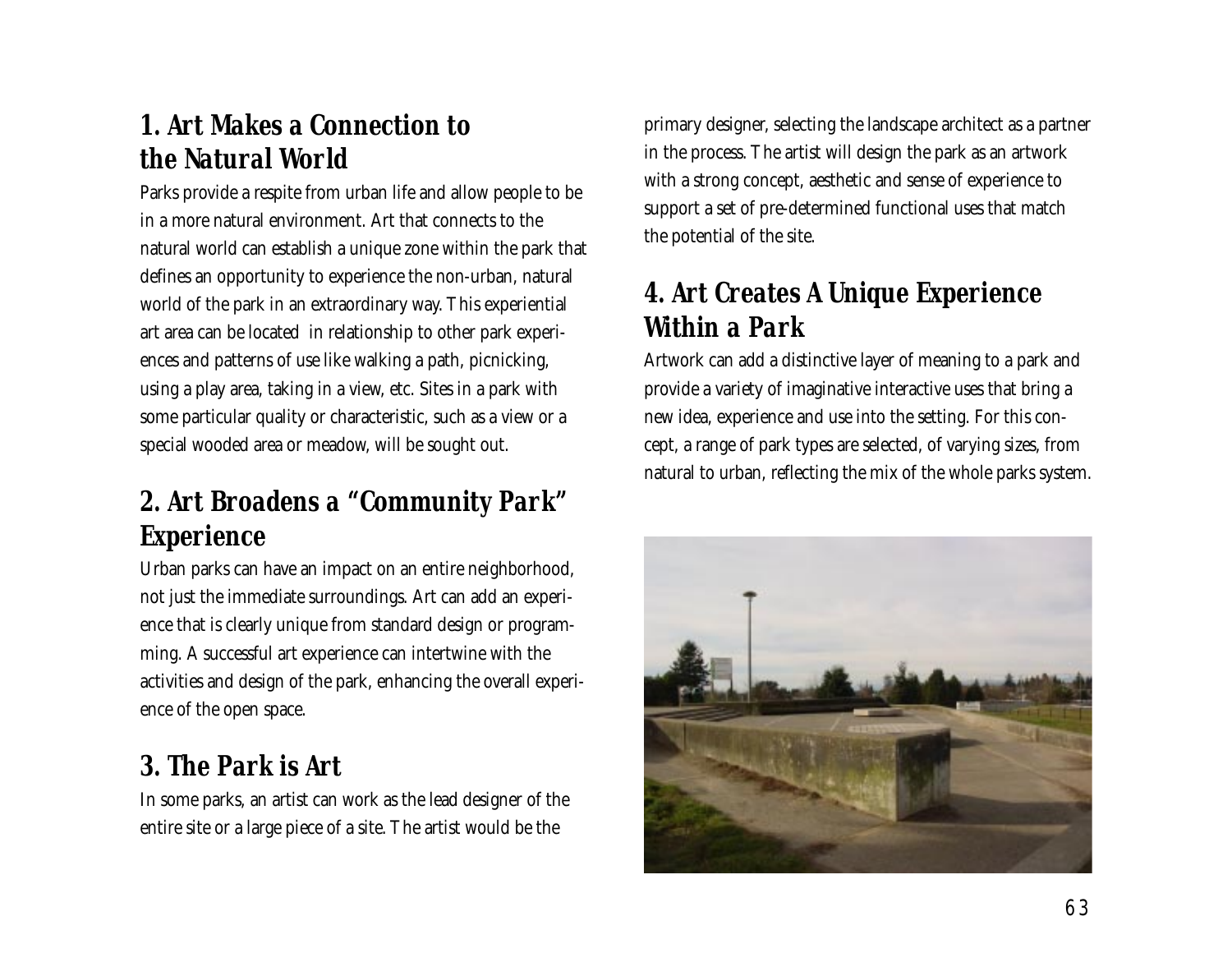## **Site Selection Process**

The arts planner narrowed the site list down to a short list of the strongest candidates that met the Art Plan's site criteria. The list included the most important major parks being developed through the levy as well as other parks located throughout the city which demonstrated an alignment with the project criteria but also had that "subjective" promise of something extra.

The short list of possible sites was placed alongside the blended conceptual approach to see if the proposed central concept for the Art Plan was a good match with the sites. Then a question was asked to key decision-makers: Did the conceptual approach, matched with the most interesting sites, inspire confidence that the resulting artwork would fulfill the Art Plan's vision and goals? The planner's recommendation, which was accepted, was that it did.

The following initial conceptual approaches were developed to examine the range of possibilities available. Once developed these were further developed and then examined for strengths and weaknesses.

During the course of the levy, the same key decision-makers who were involved during the development of the Art Plan will determine sites for this category of project. The Pro Parks Art Plan Project Manager will be responsible for on-going research and evaluation of sites on the list and any new sites that arise during the next two to three years. From this work, the project manager will make recommendations to the new review body (formerly CORE, reconfigured in 2002) for Parks and Recreation and the Arts Commission (Director of Public and Community Art and the Public Art Committee of the Arts Commission) for discussion and approval. Decisions will continue to be guided by the vision, goals and criteria of the Art Plan and also consider the impact and status of art projects that have been completed or are underway.

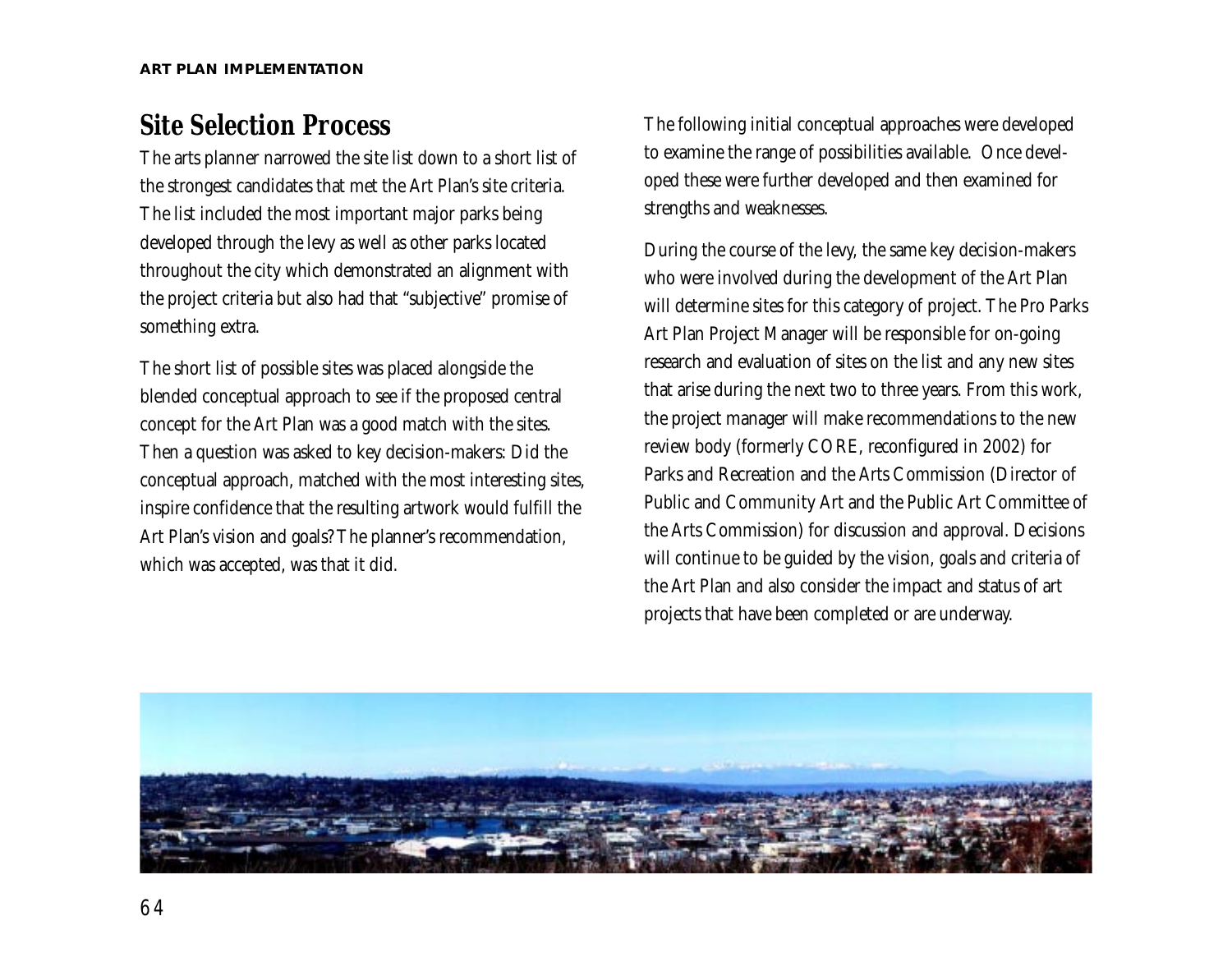